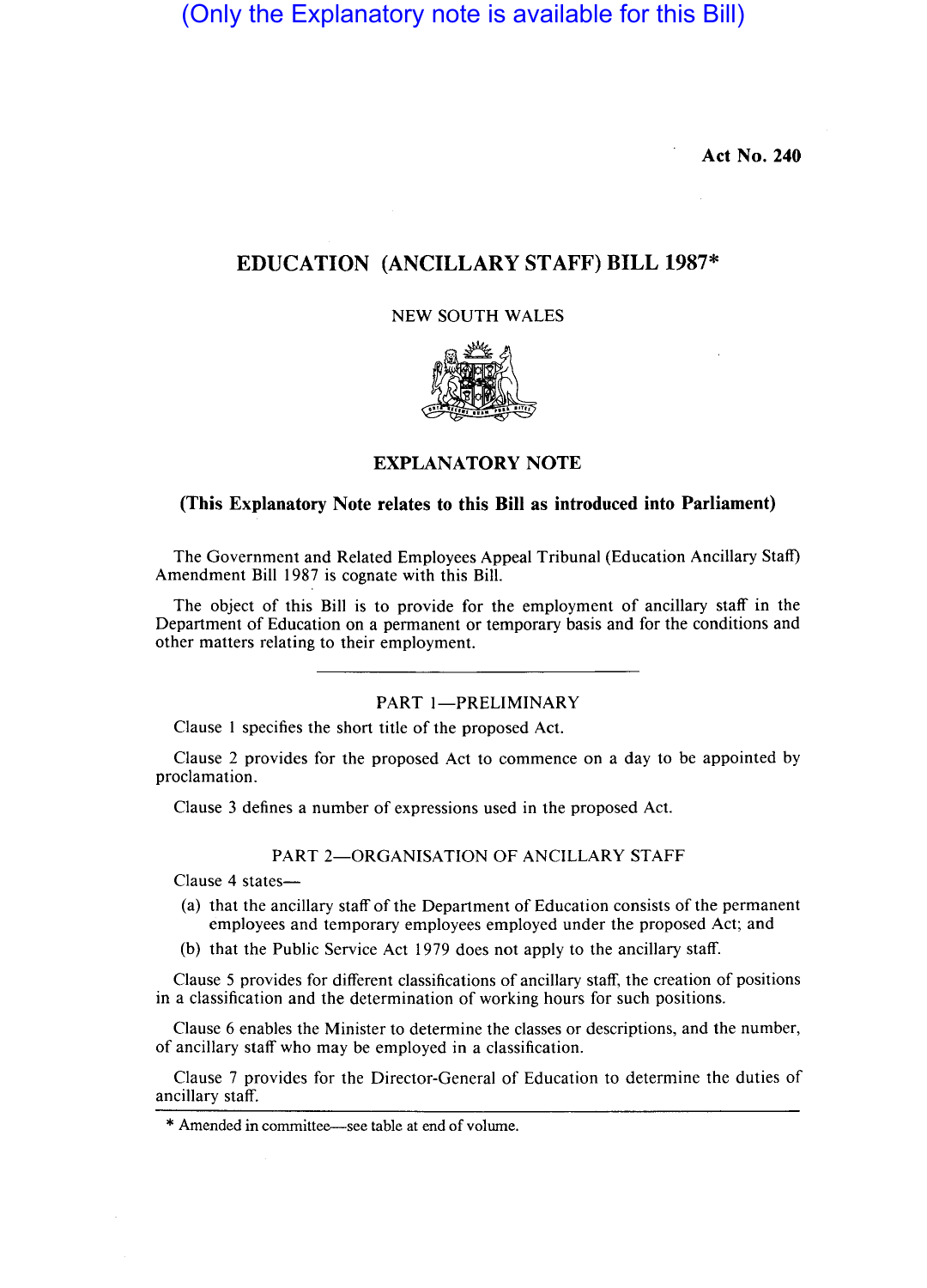## *Education (Ancillary Staif) 1987*

### PART 3-PERMANENT EMPLOYEES

Clause 8 gives the Director-General power to appoint persons to be ancillary staff members on a permanent basis.

Clause 9 sets out citizenship or residency requirements which a potential permanent employee must satisfy.

Clause 10 provides that a person must satisfy a medical assessment or examination to be eligible for appointment as a permanent employee.

Clause 11 provides that new permanent employees are appointed on probation for (in general) between 12 months and 2 years.

Clause 12 provides for the appointment of a person to be confirmed or annulled during or after the period of probation.

Clause 13 enables permanent employees to be temporarily appointed to positions for up to 6 months.

Clause 14 sets out the circumstances in which a permanent employee will be deemed to have vacated his or her position.

Clause 15 provides that permanent employees may retire at 60 years of age and must retire at 65 years of age (with certain exceptions).

Clause 16 enables the Director-General to retire permanent employees who are likely to be permanently unfit to discharge or incapable of discharging their duties.

Clause 17 enables the Director-General to transfer permanent employees from one position to another position of equal remuneration.

Clause 18 provides that the Director-General may transfer a permanent employee from one position to another, or dispense with his or her services, in the interests of the efficient, effective and economical management of the Department of Education.

Clause 19 sets out the circumstances in which a permanent employee may be dismissed for refusing a transfer.

Clause 20 empowers the Director-General to give a permanent employee directions relating to other employment undertaken by the employee.

#### PART 4-TEMPORARY EMPLOYEES

Clause 21 gives the Director-General power to employ persons to be ancillary staff members on a temporary basis and sets out the periods for which such persons may be employed.

#### PART 5-CONDITIONS OF EMPLOYMENT

Clause 22 gives the Public Service Board power to fix the conditions of employment of ancillary staff and provides that regulations may also be made in relation to such conditions.

Clause 23 states that the Public Service Board is to determine the remuneration of ancillary staff.

Clause 24 provides that the Public Service Board is to be deemed the employer of ancillary staff for certain industrial purposes and may make agreements with bodies representing ancillary staff.